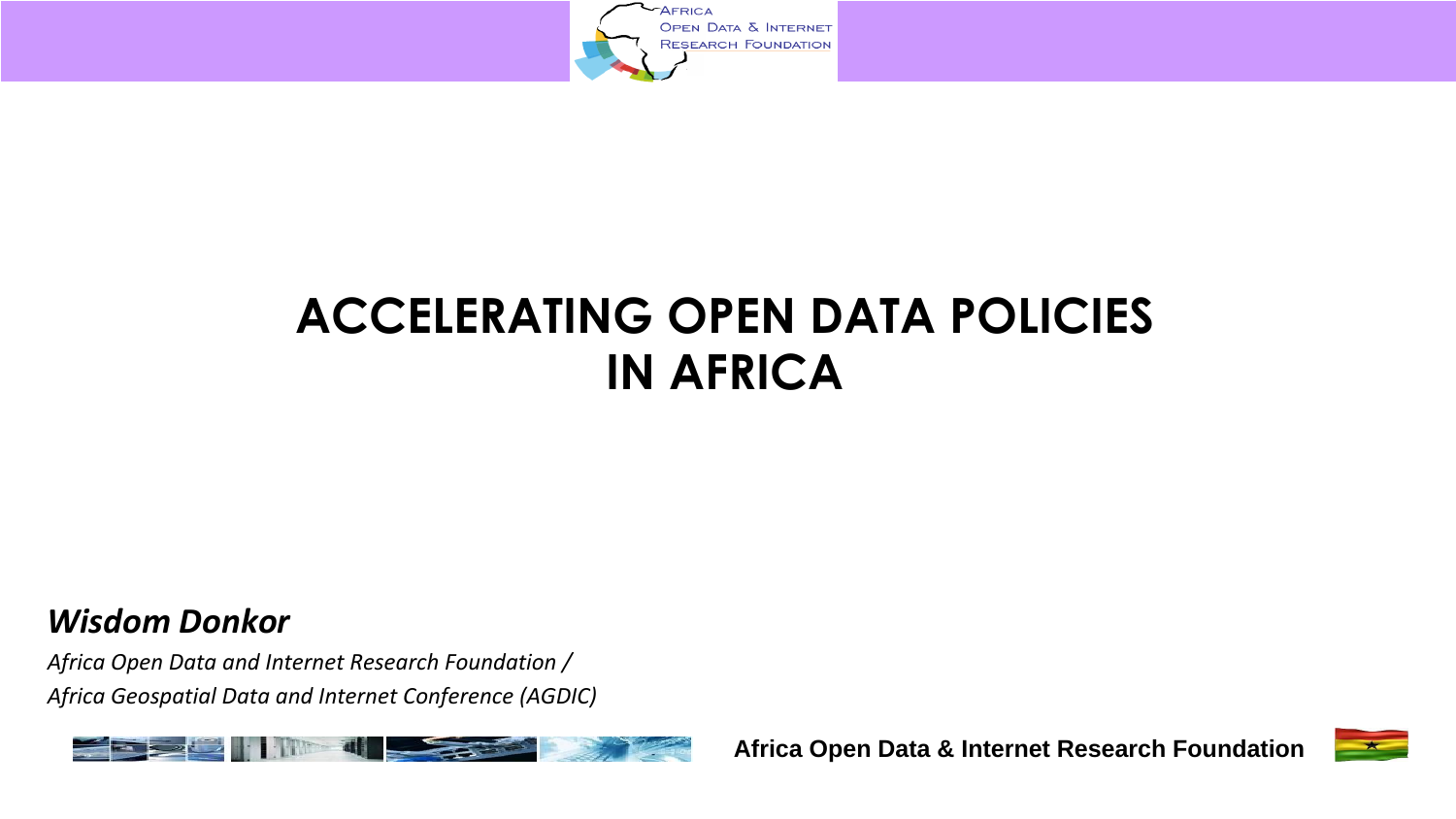

# Role of data in development

- Country-level commitments to the SDGs will not be feasible without fast-tracking the data revolution
- Provide the right information at the right time and made universally accessible to all
- The link between data and development cannot be over-emphasized.
- Statistics has moved from being a simple tool for progress monitoring and evaluation,
- Key driver of development programs that allows for more accurate targeting of interventions, development of new products and services, and better accountability among decision-makers





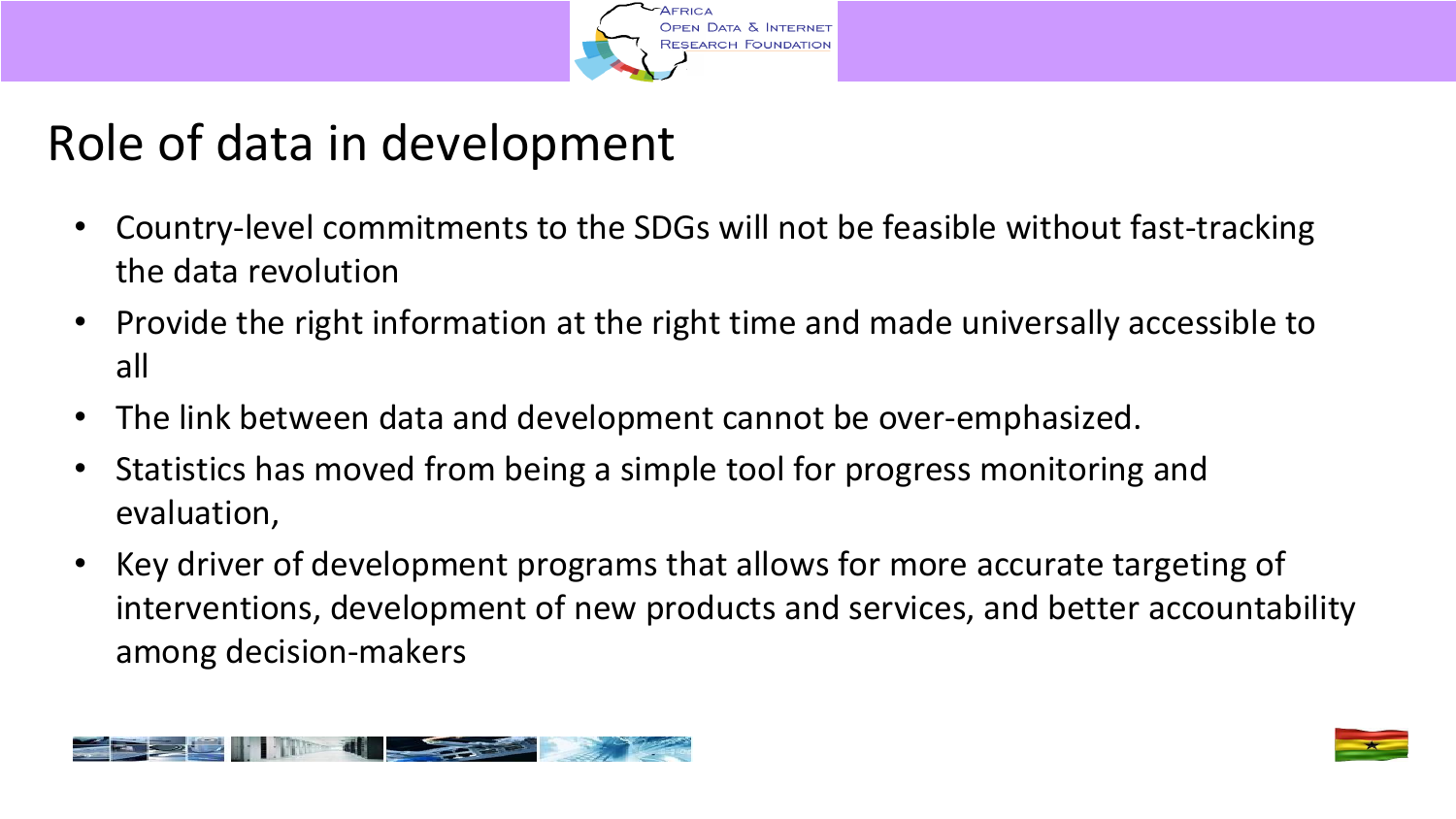

## Data use cases in Ghana

- In 1985, official statistics put Guinea worm cases at 4,060 in Ghana
- By 1989, the number of recorded cases had increased to 179,556 following a nationwide case study.
- With increased attention and investments in monitoring (data) during the crisis management period, with well targeted interventions
- 2010 only eight cases were recorded across the country
- August 2014, the International Commission for the Certification of Dracunculiasis Eradication, declared Ghana FREE FROM GUINEA WORM
- This is one of many data use cases that demonstrate the need to build an efficient data system





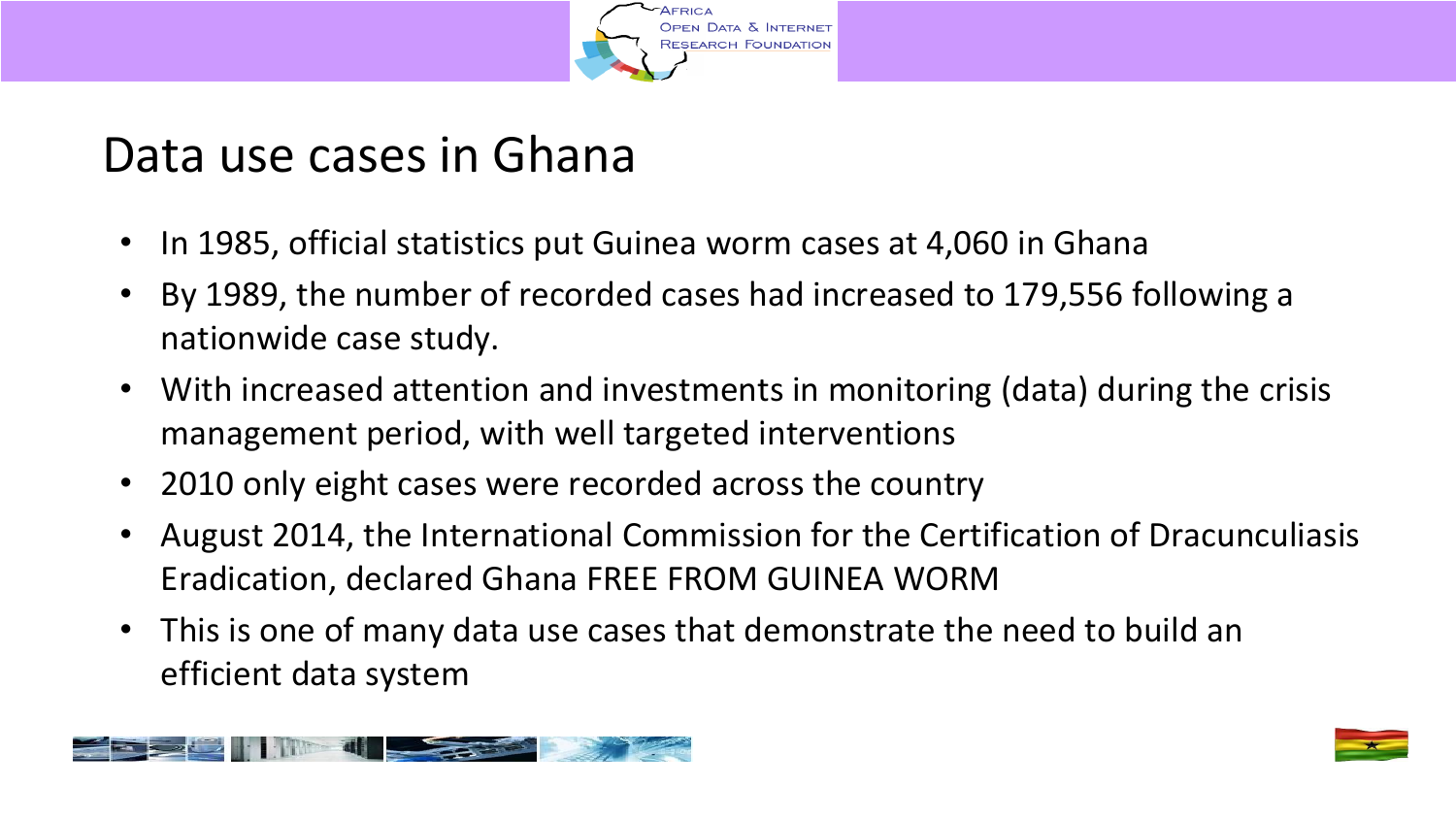

### **Three themes to address in Africa:**

- **Addressing data gaps**
- Present baseline situation for Ghana's capacity to produce indicators and highlight data gaps.
- Discuss opportunities to strengthen census and survey regimes.
- Discuss opportunities to further develop the administrative data system with a view to ensuring harmonization, comparability, and quality data.
- Present possibilities for using new data/ technology to address identified data gaps and engage new actors.
- To determine how alignment with national and regional agendas will impact data collection and indicator production and reporting.

- Have an open dialogue with key users on how data/ statistics produced can better meet their needs.
- Identify ways to harness the opportunity of the momentum around data to strengthen the sharing, accessibility and presentation of data.
- To raise the profile of data production and use with key stakeholders such as policy-makers and the media to encourage improved

#### • **Encouraging data use:**

data for evidence-based decision making and accountability.



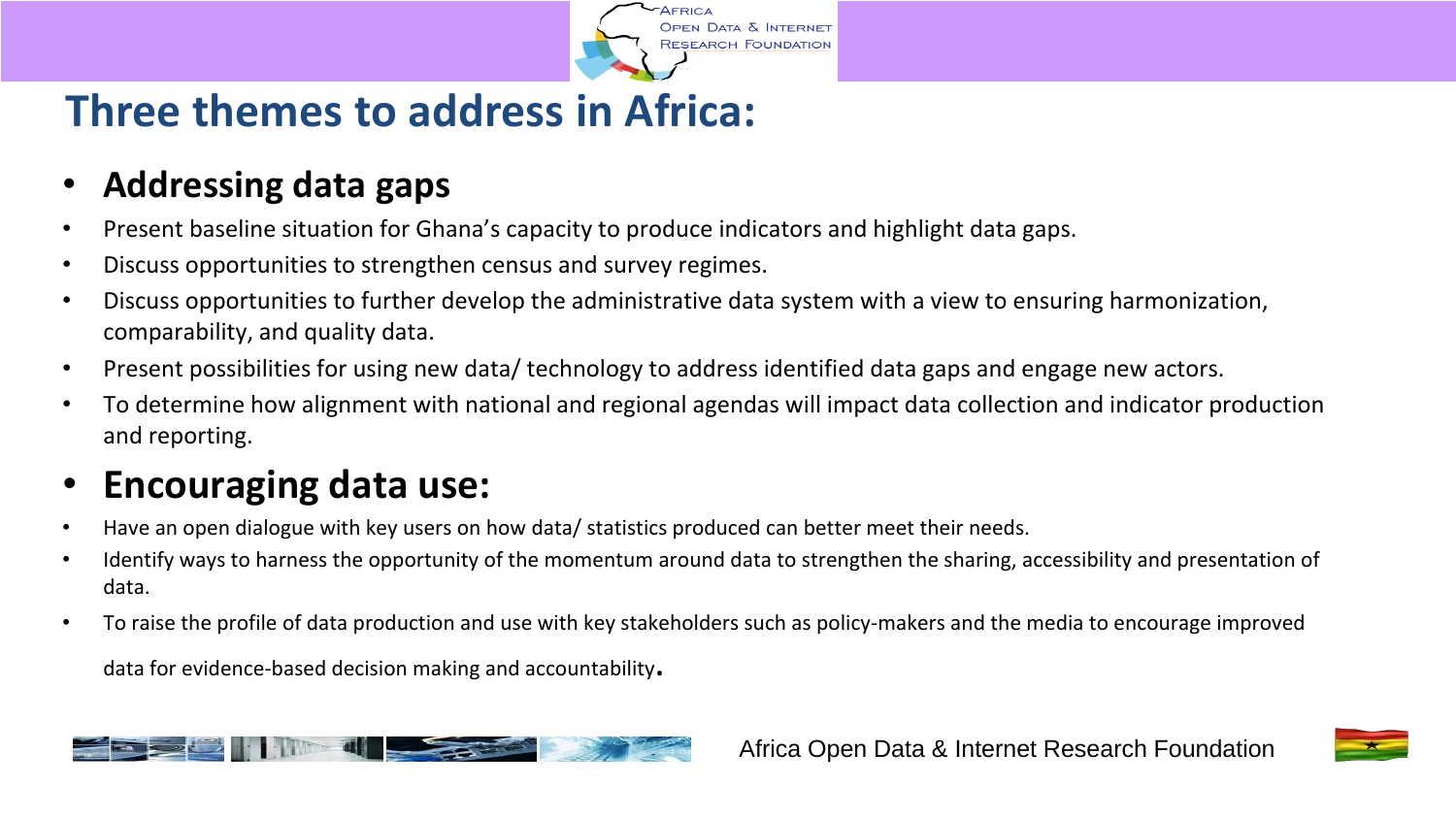

## **Strengthening the Data Ecosystem:**

• To solidify the multi-stakeholder approach to achieving and measuring the SDGs, and create new data communities.

- 
- To identify and discuss solutions to major funding gaps.
- To identify major capacity gaps for the data ecosystem.
- Provide an opportunity for country-to-country learning in the SDG indicator production process.
- Ensure high-level political and policy-maker buy-in for the Roadmap process.
- Identify key issues for the policy and enabling environment for the data ecosystem.





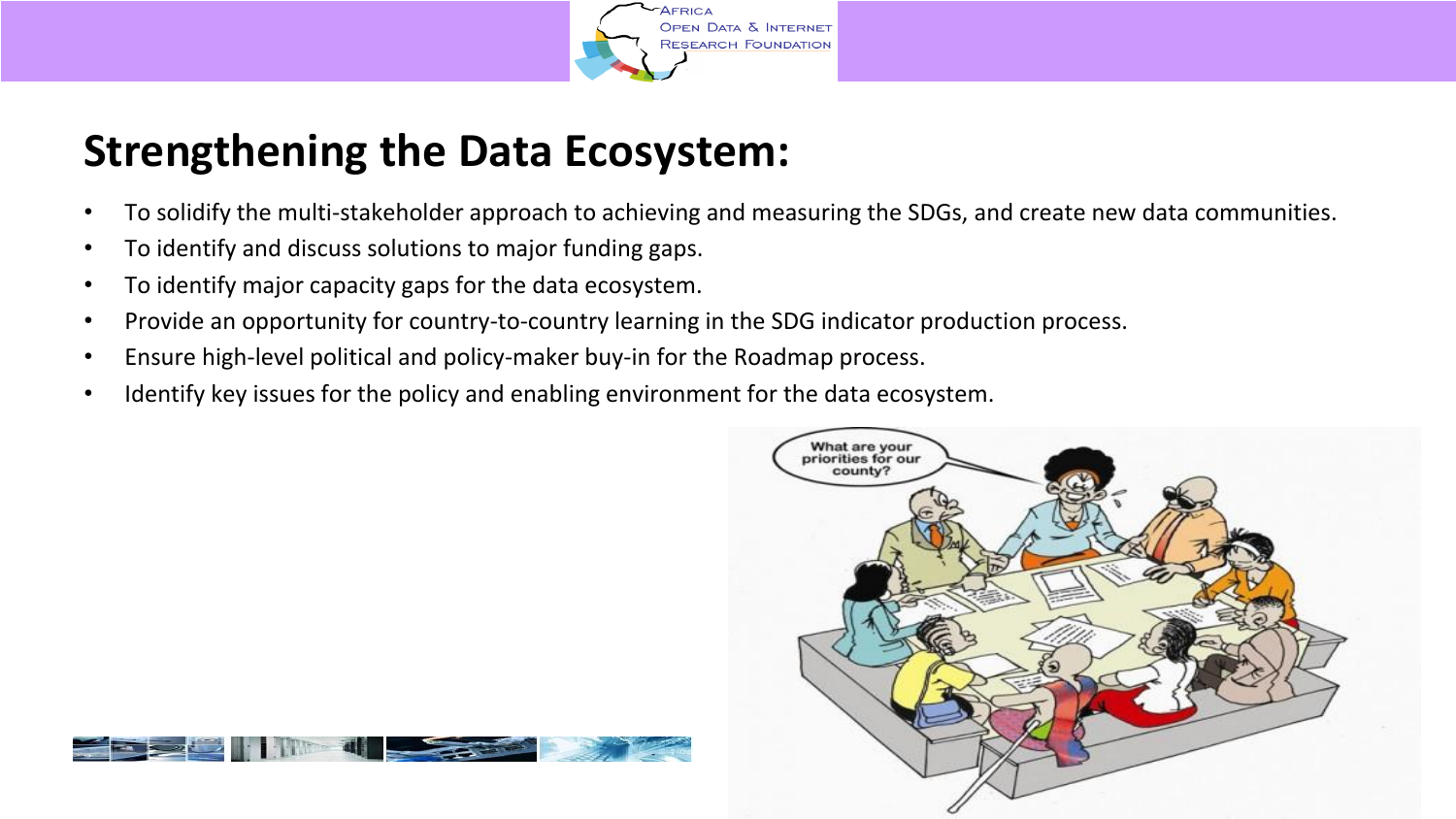

## **Community Development: IATI Data Awareness Creation**









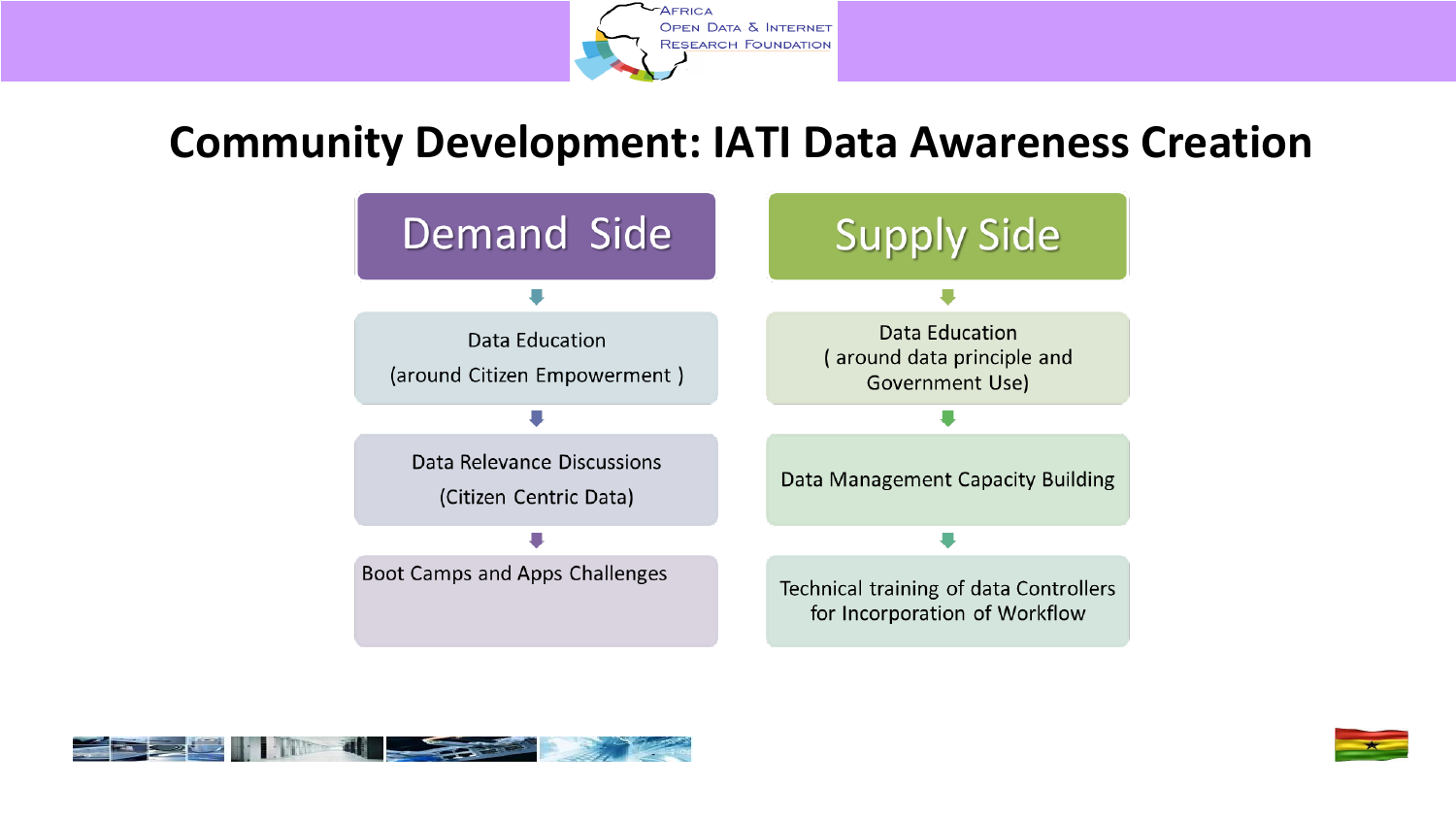

#### Short- to medium-term action plans for moving forward

**Action Plan 1:** Capacity and training of national data officers for data management on portal

- 
- This will include a hands-on pilot on operationalizing data portal and piloting how this can enhance the timely dissemination of data on the national data portal (mobilising private sector here is one rationale
	-

behind this)

**Action Plan 2:** Development and piloting of training programme for regional and district officers for mobilising open data flows from local to district, regional and then to national

• This should be piloted with at least one regional office and its district officers, and should include hands on training associated with data

- **Action Plan 3**: Collating and developing potential data on the data portal, including best practice on use
- **Action Plan 4**: Formalizing policy for empowering all stakeholders this needs to be developed e.g. code

data



of ethics; etc]





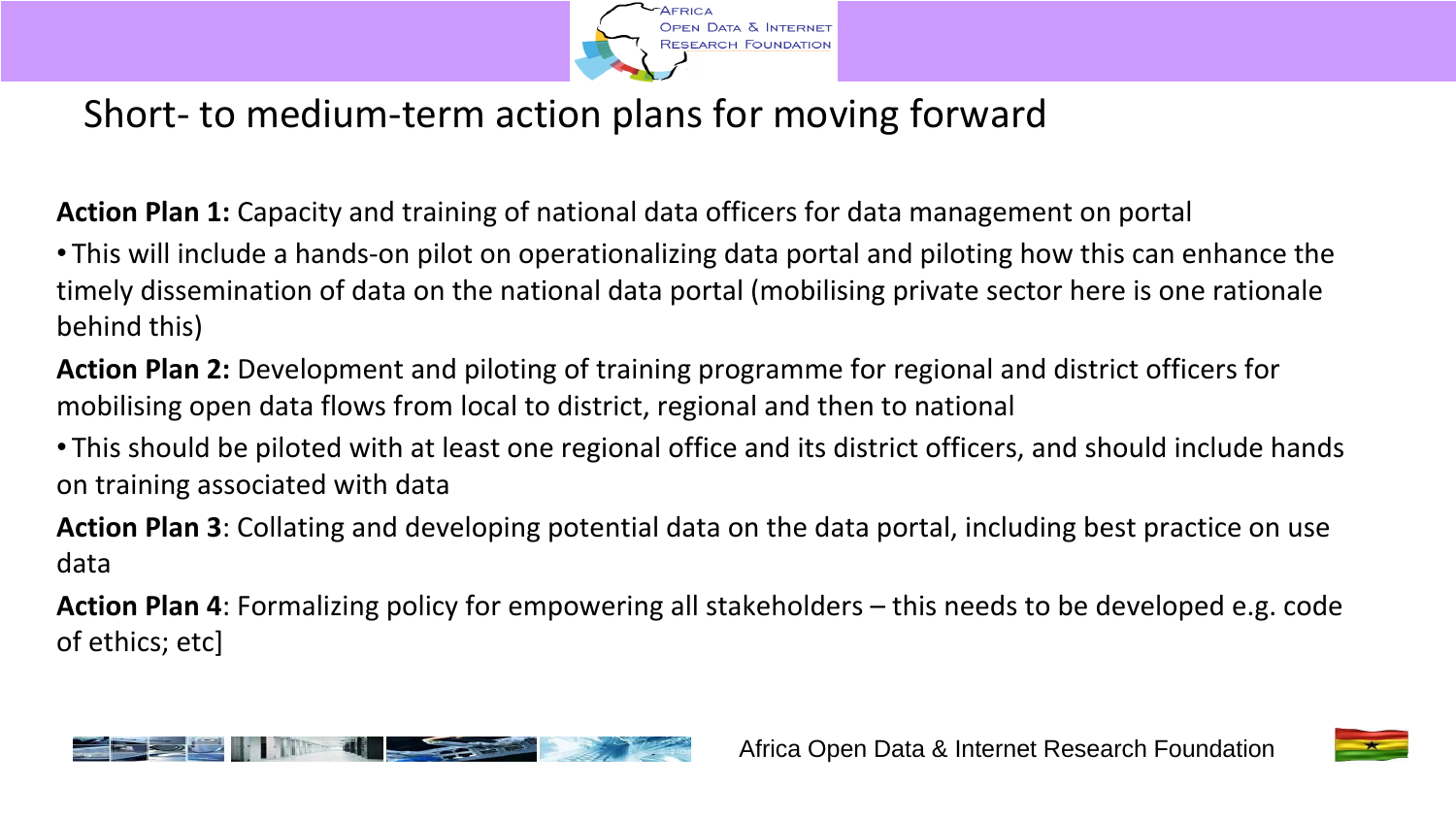Africa Open Data & Internet Research Foundation









# **22 – 24 OCTOBER 2019 [www.afrigeocon.org](http://www.afrigeocon.org/)**